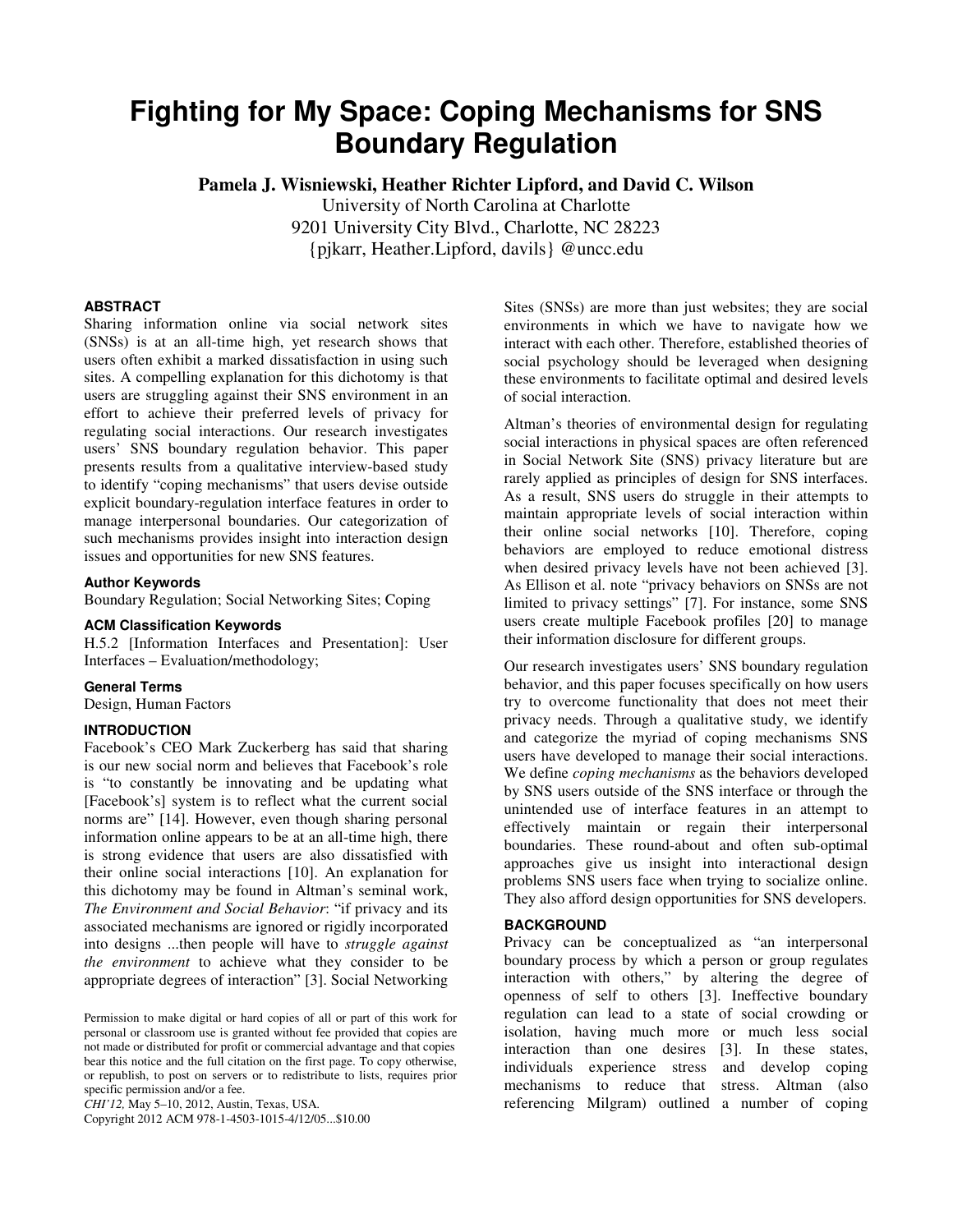mechanisms individuals employ in the physical world in order to achieve acceptable levels of stimulation [3, 15]. They included reducing interaction through filtering, ignoring, and blocking as well as withdrawing from interaction or meeting it with aggression. For instance, crime, juvenile delinquency, homicide, and civil strife have all been related to social crowding and high population density. In some cases, individuals adjust their desired privacy level instead of trying to alter the social environment [3]. These categorizations corresponded closely to Horney's mature theory and coping strategies related to patterns of neurotic needs: compliance, aggression, and detachment [9].Yet, manifestations of these coping mechanisms have not been examined within the context of SNSs.

While a breadth of research has addressed SNS privacy e.g [1, 5, 6, 7, 8, 12, 13, 16, 20, 21, 22, 23], very few researchers have examined coping mechanisms in response to undesirable privacy outcomes. Stutzman examined the creation of multiple profiles on social media websites, primarily Facebook, as an information regulation mechanism. Through grounded-theory, he identified three types of boundary regulation within this context (pseudonymity, practical obscurity, and transparent separations), as well as four over-arching motives for these mechanisms (privacy, identity, utility, and propriety) [20]. Tufekci examined disclosure mechanisms used by college students on MySpace and Facebook to manage the boundary between private and public. Findings suggest that students are more likely to adjust profile visibility rather than limiting their disclosure [21]. Lampinen et al. created a framework of strategies for managing private versus public disclosures. It defined three dimensions by which strategies differed: behavioral vs. mental, individual vs. collaborative, and preventative vs. corrective [12].

The related research in privacy and coping strategies often studies a specific coping mechanism in detail [20], uses students as a sampling frame [12, 21], and defines privacy in terms of private versus public information disclosures [12, 20, 21]. While this past research is closely related, our research differs in several distinct ways. First, we studied a variety of emergent coping mechanisms and applied existing social theory to our findings. Second, we felt that it was important to examine how a diverse set of adults coped in this new social environment, and sought a variety of non-student participants. Third, past research does not make a distinction between strategies readily supported by SNS interface capabilities and those that are not [12, 21]. Both coping and technology-supported strategies are types of boundary mechanisms for

regulating different types of interpersonal boundaries. We distinguish between *technology-supported boundary mechanisms* which are behaviors supported through SNS interface controls and *coping mechanisms* which are an individual's response outside of these confines to mitigate potential boundary interpersonal violations. Technologysupported boundary mechanisms are specifically designed to address particular boundary regulation needs through interface controls. For instance, untagging is a technology-supported boundary mechanism for managing photo sharing, while using chat to negotiate with friends which photos should appear online is a form of coping.

Finally, and most importantly, we do not characterize privacy as only a means to regulate private versus public disclosures. This conceptualization comes most readily from Petronio's well known Communication Privacy Management (CPM) theory, an extension of Altman's work specifically dealing with private disclosures [3, 17]. However, not all interpersonal boundaries revolve around disclosure. In a broader sense, interpersonal boundaries help us define who we are, who we interact with, how and when. Our previous work identified the different types of interpersonal boundaries users need to manage within their SNSs [10]. Table 1 summarizes our taxonomy. We found that in addition to *disclosure* boundaries, SNS users can also negotiate *relationship*, *network*, *territorial*, and *interactional* boundaries to regulate their privacy levels. For instance, rejecting a friend request defines a *relationship boundary*. Hiding annoying posts from a friend's game application helps regulate *inward-facing territories* (such as one's News Feed), but has nothing to do with whether or not the information was considered private [10]. Therefore, when we discuss coping mechanisms for interpersonal boundary regulation in this paper, we included coping behaviors from this broader perspective instead of limiting our scope to public and private disclosures.

# **METHODOLOGY**

We conducted semi-structured interviews of SNS users on how they manage their social interactions online. For instance, we asked participants how they managed friending and unfriending, overlapping social circles, personal disclosures, updates from others, and conflicts within their SNS. Participants were asked to base their responses on actual past experience as opposed to speculating what they would do given a particular scenario. We did this because previous research suggests a "privacy paradox," where an individual's stated privacy concerns do not necessarily correspond to their actual behavior [1].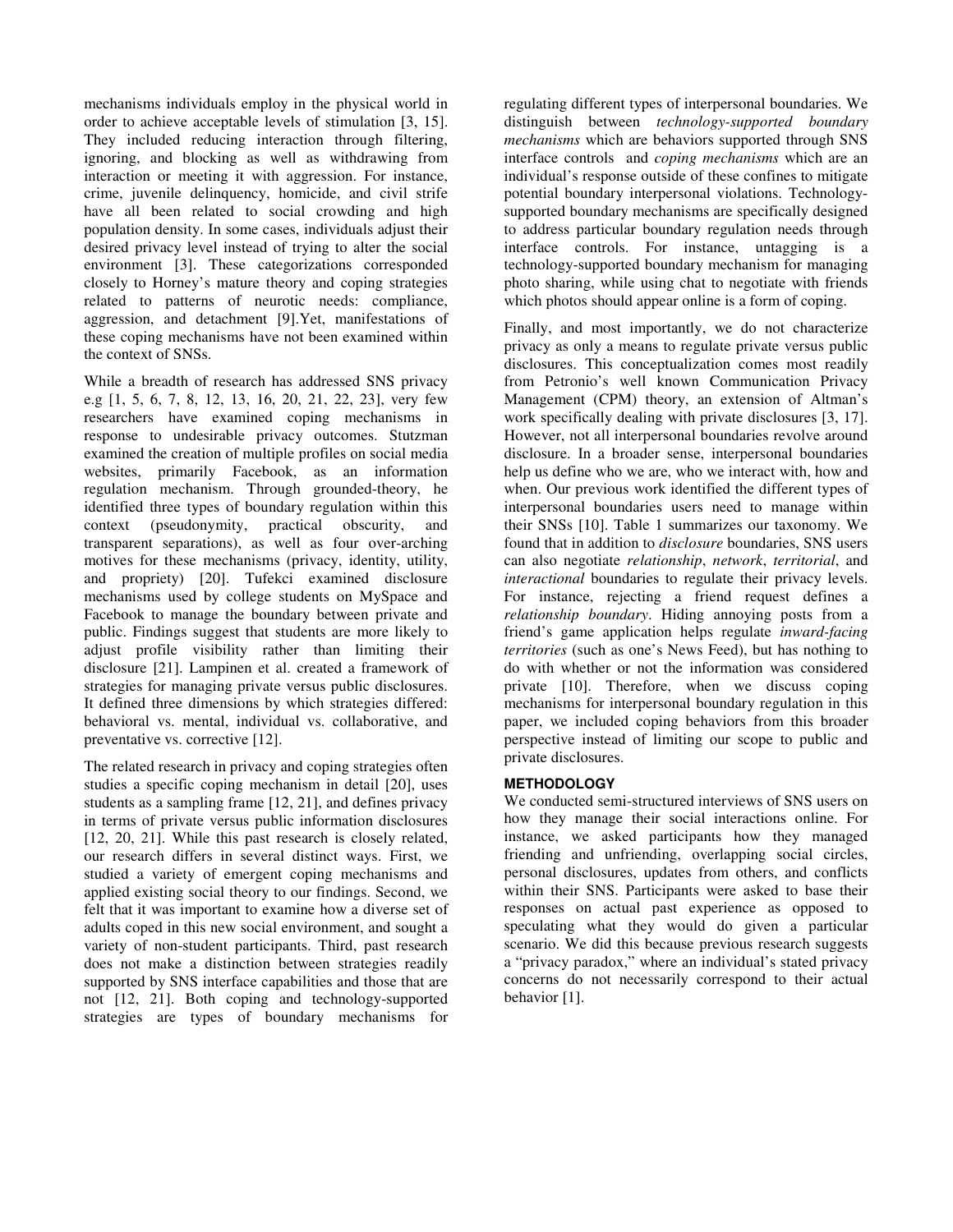| <b>Boundary Type</b> | <b>Dimensions</b>               | <b>Definition</b>                                                                        |  |
|----------------------|---------------------------------|------------------------------------------------------------------------------------------|--|
| Relationship         | Connection                      | Regulating whom to let into one's social network                                         |  |
|                      | Context                         | Regulating appropriate interpersonal interactions given the type of<br>relationship      |  |
| <b>Network</b>       | Discovery                       | Regulating access others have to one's network connections                               |  |
|                      | Intersection                    | Regulating social interactions between connections or groups of connections              |  |
| <b>Territorial</b>   | Inward-Facing                   | Regulating incoming content for personal consumption                                     |  |
|                      | Outward-Facing                  | Regulating semi-public content available through interactional spaces                    |  |
| <b>Disclosure</b>    | Self-Disclosure                 | Regulating what personal information one discloses within one's network                  |  |
|                      | Confidant-<br><b>Disclosure</b> | Regulating how co-owned personal information is disclosed within one's<br>network        |  |
| <b>Interactional</b> | Disabling                       | Regulating potential interaction through turning on/off interface features               |  |
|                      | <b>Blocking</b>                 | Regulating overall access of oneself to specific individuals outside of one's<br>network |  |

**Table 1: Taxonomy of SNS Interpersonal Boundary Types** 

Interview participants were recruited between September 2010 and July 2011 via postings on Facebook and email. Interviews were conducted via Google Voice, Skype, or email. Interviews were transcribed using InqScribe and qualitatively coded using Atlas.ti 5.5. As a foundation, we used Altman's definition of coping along with our conceptual distinction between technology-supported boundary mechanisms and coping mechanisms. Next, we applied open coding [19] to uncover different types of coping behaviors exhibited by our participants. These codes were then conceptually grouped based on the coping mechanisms outlined by Altman to determine if similar coping mechanisms were observed in SNS environments. Quotes and anecdotes from participants are presented using a pseudonym first name for anonymity, profession, and age then consistently used throughout this paper.

## **Participants**

We collected interview data from 21 participants, 10 females and 11 males. Participants were recruited through Snowball sampling [4] via email and Facebook. In order to participate, they had to be over 18 years old and have been an active member of a social networking website (such as Facebook, MySpace, LinkedIn, etc.) within the past year. Thirteen interviews were audio recorded, averaging 58 minutes each. Eight interviews were completed via email with follow up questions totaling 50 single-spaced pages (out of over 200 pages of transcripts overall). The average age of our participants was 36 years old, ranging from 21 to 60. Only one of our participants was a student with others ranging from an administrative assistant, minister, dating coach, photographer, restaurant manager, security officer, to a stay-at-home mother. Participants primarily used Facebook, with 16 participants

logging in daily and four participants logging in weekly. Six participants reported using MySpace weekly to annually, and three said they used to have MySpace accounts but had deactivated them. Eight participants reported having Twitter accounts, and six participants had LinkedIn accounts. Participants also reported being active on a variety of other SNSs, including Ning, Hi5, LibraryThing, Shelfari, and Xanga. One participant was active through his wife's Facebook account, but chose to refrain from creating any SNS account of his own due to privacy concerns.

# **RESULTS**

The interviews confirmed our priori codes were present within SNS environments; filtering, ignoring, blocking, withdrawal, aggression, and compliance are all coping mechanisms previously identified as ways to reduce emotional stress and anxiety [3, 9, 15]. However, the specific behaviors associated with these mechanisms drastically differ from the physical world. To Altman's coping mechanisms, we added one additional coping strategy – compromise. While we originally sought to match each coping mechanism to the boundary regulation taxonomy we had previously defined (Table 1), we found that many strategies were used across various boundaries. However, for the most common trends we observed, we will relate the coping mechanisms to the boundary types.

# **Filtering**

"Reduction of intensity of inputs by *filtering* devices [3, 15]" was a coping mechanism participants often used specifically when regulating their *relationship boundaries* such as choosing with whom to connect and managing SNS interactions based on relationship context [10]. Filtering as a means for relationship boundary management may be one way participants avoided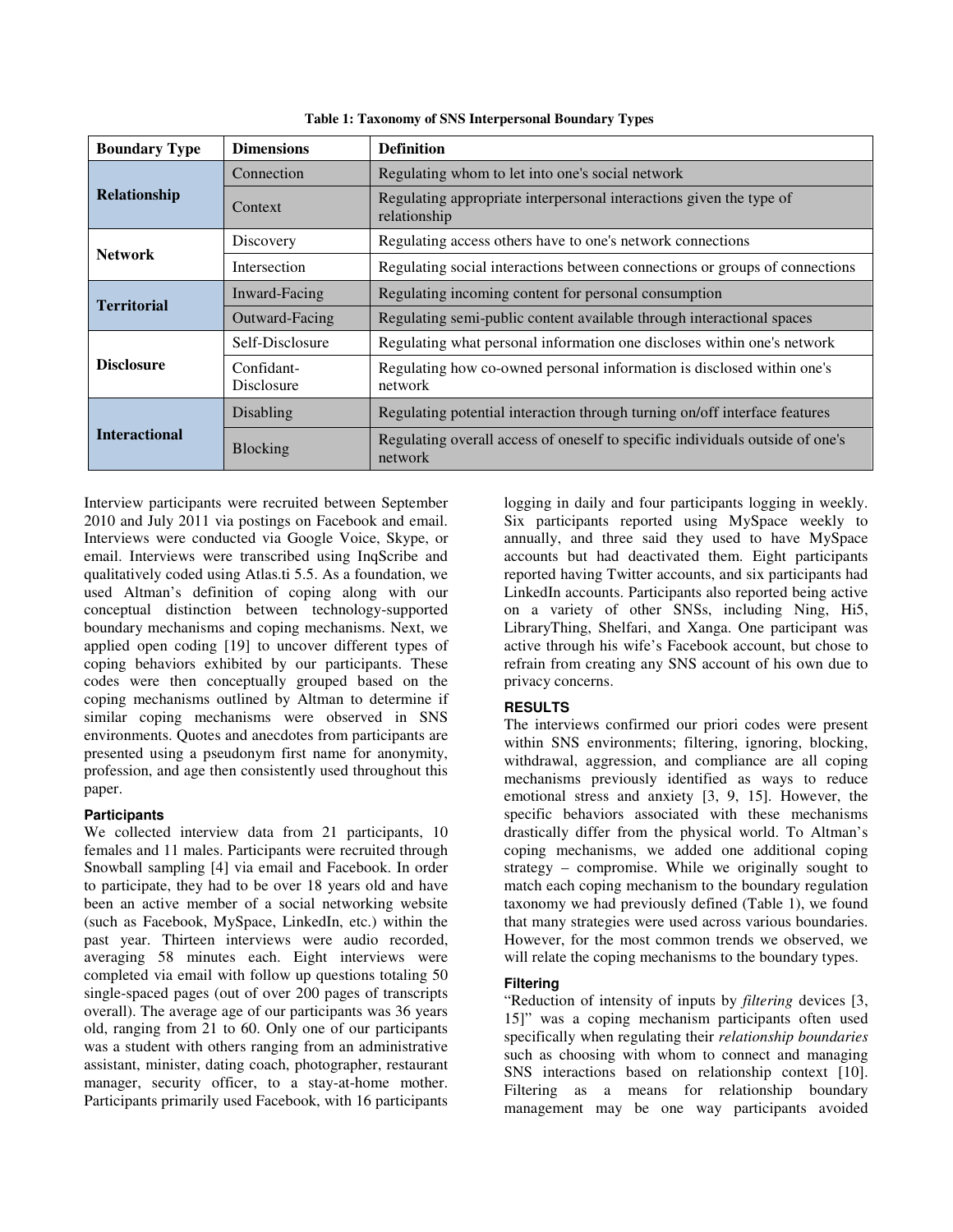"overmanning," which occurs when the capacity of a space is exceeded by the number of applicants. In other words, there are more people than the setting can handle. This "results in pressure to reduce applicants, raise the standard for those admitted, or increase the setting capacity" [3]. Even though SNS participants are not confined due to physical space, many of our participants found that social networks that were too large became too cumbersome to manage.

 *"I pretty much let everybody in, so it is tough to manage. I've got 1600 [Facebook friends] now. . . Within the last week I think I've had 100 new people so I can't manage it. . . it is just too much." –Tyrone, Photographer, 31* 

Therefore, some individuals coped with this problem by leveraging small social cues as filtering devices for relationship management. For instance, four participants noted that they use a person's profile picture as a way to decide if they would accept or deny a friend request from someone they did not know.

*"If it is a picture of somebody and they are half naked in it, then I don't accept it. So if you are showing your boobs in your picture, I am going to say no to that. Those I will turn down if it is obvious, but if it is not obvious, I will accept it." –Kristine, Author, 37* 

Two participants relied on relationships with mutual friends when determining if they would form a new relationship connection.

*"If we have absolutely no friends in common, I will not accept it at all." –Lynn, Photographer, 30* 

Overall, the reliance on such minor social cues when determining whom to friend reveals that SNS users must sometimes use sub-optimal mechanisms when developing criteria for filtering potential relationship connections. Therefore, in addition to social cues, SNS users have developed other filtering mechanisms. Our previous work showed that group management within one SNS account was rarely used for regulating social interactions [10], instead SNS users segregated friends through separate SNS profiles or even different SNSs. Consistent with past research [20], four of our participants explained the need for two SNS profiles within the same SNS to separate personal interactions from work.

 *"I chose to keep my work and play profiles separate. I don't need any [co-workers] reading my work rants!... I don't accept any friend requests on my [work] page from real friends, and vice versa." –Tia, Administrative Assistant, 37* 

Four other participants mentioned accepting different types of friends on different SNSs (i.e. Facebook versus LinkedIn) in order to maintain appropriate network intersection boundaries.

*"I, for example, do not have some IRC friends on Facebook since they smoke marijuana. I do not. … I keep them on MySpace, mainly so they don't make me look bad, as well as harass the attractive friends I have [on Facebook] when they are high." –Allen, Technical Services, 31* 

The use of separate profiles or different SNSs to manage social interactions by *relationship context* possibly reduced the cognitive filtering process instead of doing so within one SNS account. A disadvantage of using relationship management filtering as one's primary boundary regulation mechanism was the upfront time investment required to properly leverage this technique. Consistent rules for filtering need to be developed from the onset because implementing them after-the-fact is often difficult to do.

*"It is so hard to do at this point. If I had started off that way, I think it would have worked. [Some authors] use the fan page just for fan stuff and their regular Facebook page just for people they really know. But I think at this point I have over 1000 friends on Facebook that it would be impossible to separate it out." –Kristine, Author, 37* 

## **Ignoring**

When individuals are presented with more information than they have the time or cognitive ability to process, they tend to make satisficing decisions versus optimal decisions due to their limited capacity [2, 18]. In addition to experiencing social crowding, more social interaction than one desires [3], participants also struggled with information overload which was exacerbated by the amount of content enabled through SNSs. Often, individuals felt overwhelmed by the amount of interaction they could engage in or information they could consume within their online social networks.

*"I don't see how people can maintain if they have 1,000 friends. If I had 1,000 friends and 1/4 them are posting, I mean that is 250 posts a day. I am trying to keep it at a reasonable number." –Gordon, Restaurant Manager, 48* 

An identified coping mechanism for this is a "disregard of low-priority inputs which results in *ignoring*," giving attention only to interactions that have direct, personal meaning [3, 15]. Within SNSs, ignoring is most strongly associated with *inward-facing territories* such as one's Facebook News Feed. Eight of our participants mentioned reducing the amount of attention they paid to News Feed content. They skimmed or ignored incoming content because they characterized it as "annoying" or "too much," and they did not feel it pertained directly to them.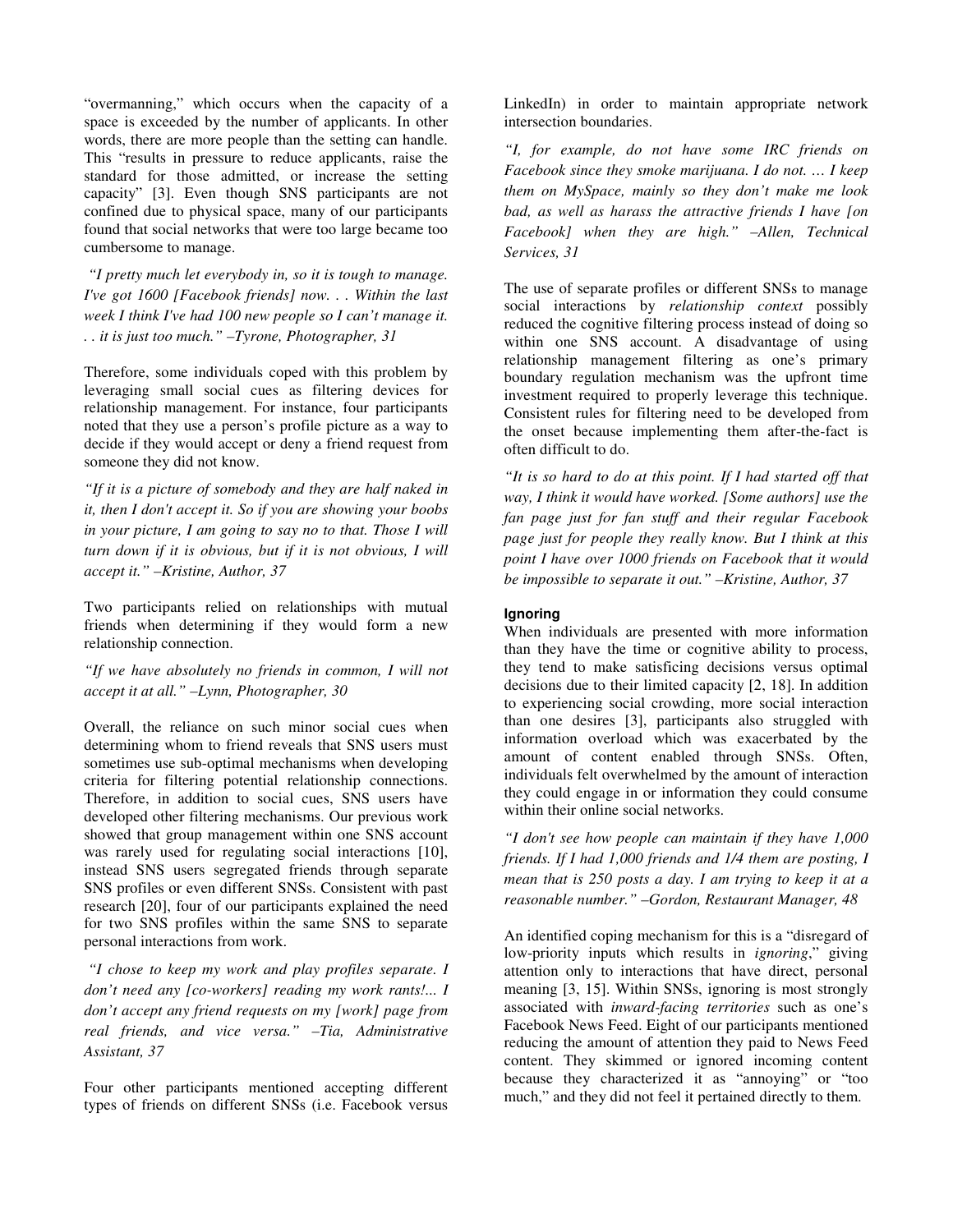*"It's a really long list that I haven't read yet, and I'll just read the first, whatever comes up on the screen, and I won't use the scroll bar. If it's something that I needed to know, they would have contacted me directly. They would have either sent me a message on Facebook or a text or a phone call or an email. Chances are if they didn't do that then I really didn't need to know it." –Lorrie, Security Officer, 22* 

Alternatively, three participants actually expected their friends' to ignore (or hide) them if they did not like what they posted or were annoyed by over postings. That way, they did not have to censor what they wanted to post. However, a negative consequence of ignoring was that SNS users often missed important information that was shared within their networks which, at times, resulted in hurt feelings. For instance, Gordon recounted how he felt when one of his close friends who was also in his Facebook network missed his posts about his daughter's heart surgery:

*"She had so many friends that mine was just another post. It had obviously slipped through the cracks. It hurt a little bit thinking that, hey, I am reading your posts but you are not reading mine." –Gordon, Restaurant Manager, 48* 

## **Blocking**

Individuals who feel filtering and ignoring are not adequate coping mechanisms may escalate to blocking [3, 15] Interestingly, blocking is a feature that is built into most SNS interfaces that we characterized as an *interactional boundary mechanism*; however, individuals rarely take advantage of this technology-supported boundary mechanism [10]. Instead, they develop coping mechanisms for blocking unwanted interactions with others. For instance, Dollie and Alana use pseudonyms on Facebook even though the SNS encourages individuals to use their real names.

*"I changed my name because I was hiding. I wanted to be less able to be found. I changed my name, but it didn't work. Because then I realized that people were finding me under other people's names ...My sister was still able to find me." –Dollie, Mother, 34* 

Another way SNS users block interactions with others is by using someone else's Facebook account and never creating their own. Richard does not have an SNS account but logs into his wife's Facebook account more often than she does; Becky's husband benefits from her SNS interactions in a similar way.

*"My husband does not have a Facebook page. He doesn't understand why I check it all the time but does enjoy the 'gossip' when I tell him about recent updates. He sometimes asks me to check his sister's or brother's status* 

*to figure out where they are, if he can't get in touch with them ...(I think he just feels left out!)" –Becky, Elementary School Teacher, 29* 

Blocking through the use of pseudonyms or someone else's account can effectively remove unwanted social interactions while allowing one to still participate as part of an SNS. However, blocking as a coping mechanism often does not derive the same level of benefits enjoyed by others. Both Richard and Becky's husband (according to Becky) feel isolated from others by not having their own SNS accounts where they can be active participants.

Due to the high potential for boundary violations, four participants felt that proactive and retroactive blocking were not enough to protect them from negative consequences. Therefore, they were forced to find ways to constantly monitor their *outward-facing territories* and *confidant disclosures* so that they could block any threats in as close to real-time as possible. Kristine used social aggregators such as TweetDeck to monitor her MySpace comments. Tyrone and Tia frequently checked Facebook from their mobile phones.

*"When I do get comments or tagging pictures or something that comes to my phone and says hey, so and so commented. If it is something that I am like 'this is not kosher,' then I can logon and delete that comment." –Tia, Administrative Assistant, 37* 

## **Withdrawal**

*Withdrawal* is characterized as an "allocation of less time to each of the many inputs" [3, 15] in which an individual can interact or a general unwillingness to help others [3]. Individuals withdraw to distance themselves from perceived threats in order to avoid harm [9]. Our participants showed evidence of withdrawal through selfcensorship, detachment, and retreat. Seventeen, almost all, of our participants felt that they needed to censor what they shared within their SNS. Because most of them do not limit their sharing based on *relationship context* [10] through the creation of friend lists or groups, they used the heuristic of only sharing what was appropriate based on everyone in their network seeing it. Therefore, *selfdisclosure* was reduced to the lowest common denominator and stripped of personal intimacy.

*"There's certain things you maybe want to post about, but there's people on there that you maybe really don't want to know that, or you don't really want to share that with, so yeah, I've censored myself and/or not put things on there that I would have otherwise." –Nelson, Office Manager, 53* 

In this case, Nelson was unaware that he could limit the visibility of posts on Facebook to specific friend lists using existing controls. In other cases, individuals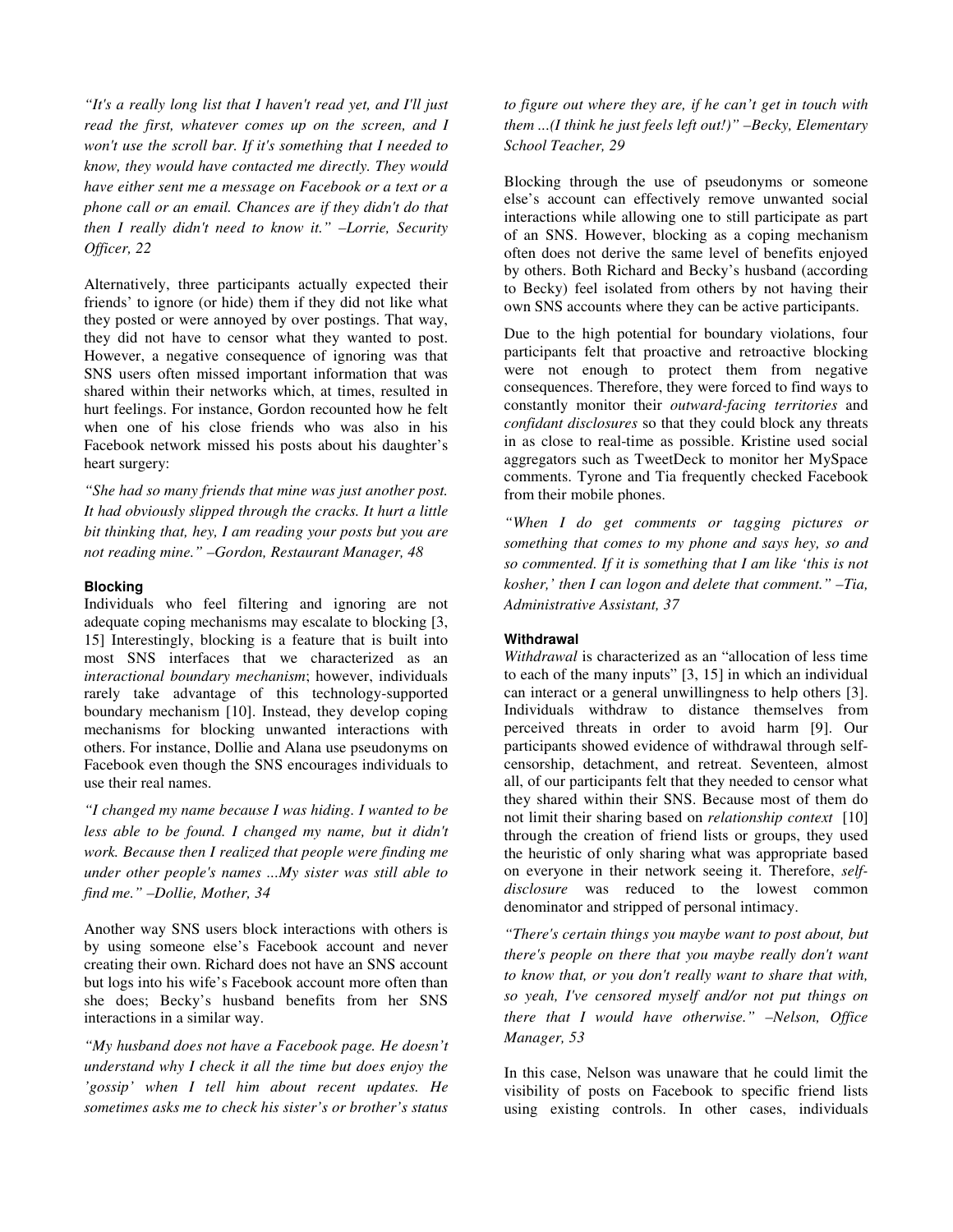censored themselves in the present out of fear that those interactions could persist and harm them in the future.

 *"You don't want people to get things that they can hold against you. It's difficult because you post something and you are friends with someone, or a company you want to hire you comes and looks at it and then your relationship with that person or company changes and what was ok before isn't ok now." –Lorrie, Security Officer, 22* 

Therefore, many participants compensated for this by only accentuating the positive when sharing within their SNS. Eight participants said they suppressed any negative thoughts or feelings and only shared content they felt was positive or humorous. In fact, they frowned upon other people not doing the same.

*"Some people use it as a diary. I would not do that. I would not tell how I feel...if I say anything on my wall it is going to be either, one, that I am going to complement something that someone else already said ...or it's going to be something positive. I feel like I will never put anything that has negative energy on my wall." –Tyrone, Photographer, 31* 

In addition to censoring themselves, six SNS users managed their boundaries by carefully staying out of any conflict they observed between others.

 *"I don't usually interject myself in those kind of posts. I figure somebody's upset somebody but I really don't need to know about it." –Regina, HIV Awareness Coordinator, 60* 

In a sense, this was their way of withdrawing by "shifting social transactions to others" [3, 15], by offloading the responsibility of managing conflict to others. However, when avoiding conflict was not a successful mechanism for maintaining their boundaries, some participants resorted to retreat. They created *interactional boundaries* of retreat through dropping off conversation threads, not logging in to their SNS, or even deactivating their account completely. For example, Gordon and Edward abandoned arguments that were started on Facebook for a time or indefinitely.

 *"What I do is I just back off and try to come back to it later. And just say 'Ok, This conversation about the ethics of termination of unborn children is not a really a conversation I'm happy having right now. … I probably need to take a step back.'" –Edward, Youth Minister, 30* 

Kristine explained that she needed a break from her SNSs when she could not maintain a positive persona for her readers.

*"I do take Twitter Holidays or Twitter-cations where you don't go on for a while. Same thing with Facebook. Sometimes if I am feeling down or depressed, I don't want to go on Twitter and Facebook. One of the bad things about having all these people who are fans or whatever or that aren't family and friends, who are in a third category is that they expect you to be on and up and they don't expect you to have doubts or things like that." –Kristine, Author, 37* 

Alana has deactivated and reactivated her Facebook and MySpace accounts on multiple occasions as she is generally ambivalent about online social networking, believing that its main purpose is to violate one's privacy.

*"I get on it to start off with, save all my good friends, even post updates to start off ...then my friends and I catch up in real life, have our girlfriend powwows and the pizazz of the site goes away. I don't use it, realize over and over that my most meaningful relationships benefit little from social networking, and I stray away from the site." –Alana, Substance Abuse Counselor, 28* 

Dollie completely deleted her Facebook account until after her daughter was born. This happened because an acquaintance inadvertently disclosed to Dollie's network that Dollie was pregnant before Dollie herself was comfortable revealing the information. Dollie believes that when Facebook becomes more of a nuisance than a positive social outlet, the best thing to do is to remove herself from it completely.

*"If I don't like Facebook, if I don't like being there, I could as easily get out of it. I can just delete the whole thing and leave. Delete is fabulous. I can delete you or delete myself and all my issues go away." –Dollie, Mother, 34* 

Self-censorship, detachment, and retreat are ways that SNS users withdraw from social interactions within SNSs, often when they feel there are no other ways to engage without being harmed. Withdrawal is an extreme coping mechanism for protecting oneself by limiting one's own behaviors in contrast to blocking which limits the actions of others. In both cases, social interaction is limited because the cost of interacting is perceived to be higher than the benefits.

# **Aggression**

Filtering, ignoring, blocking, and withdrawal are all characterized as defensive coping mechanisms. However, some SNS users resort to offensive measures within their SNSs in order to hurt others. *Aggression* is a coping mechanism where individuals threaten those they perceive as a threat in order to protect themselves [9]. For instance, aggression due to social crowding in physical spaces may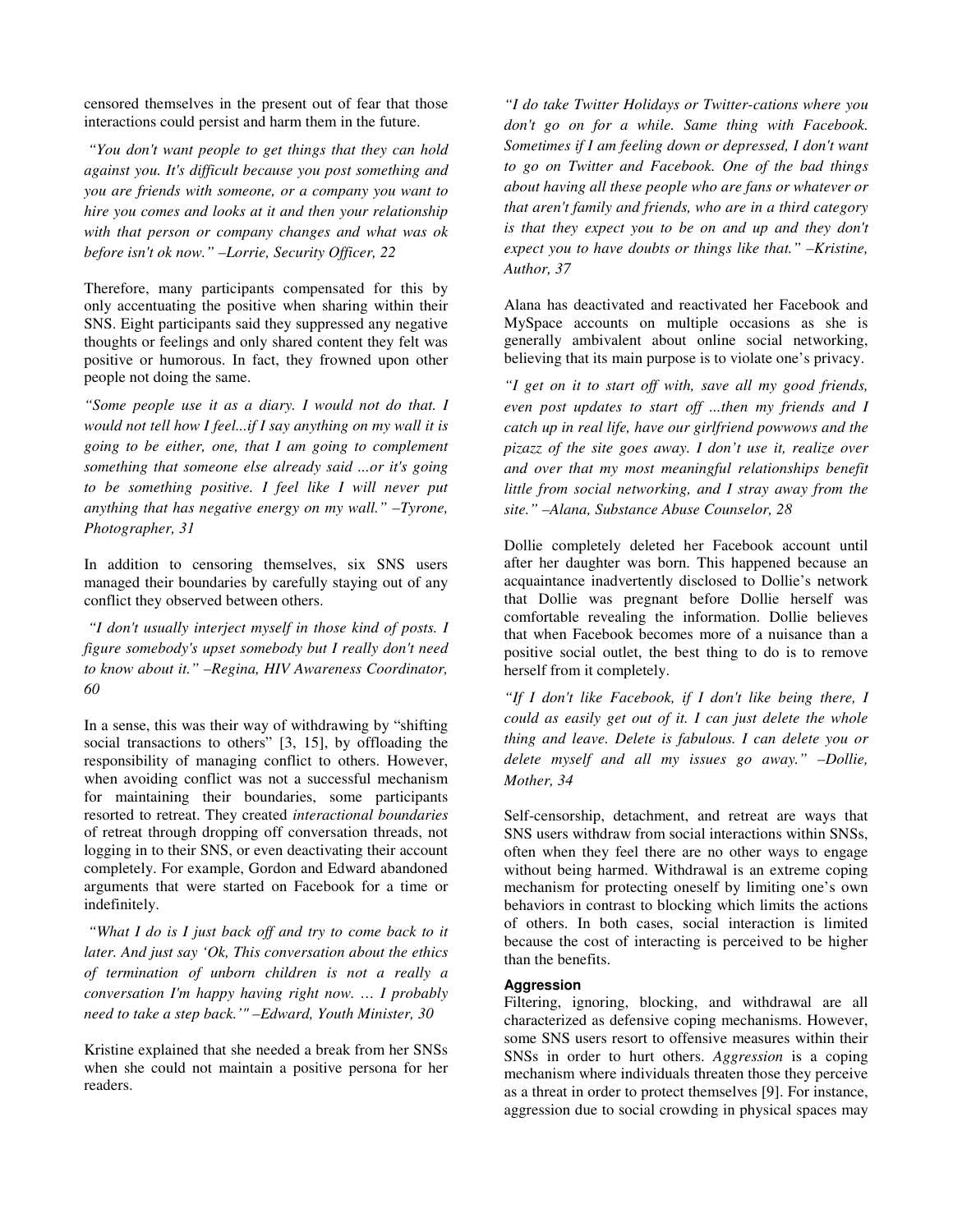manifest as violence or verbal behaviors [3]. However, within SNSs, aggression is a coping mechanism that tends to be used to seek revenge in a covert yet public way, leveraging *outward-facing territories* such as Wall posts. Interestingly, aggression within SNSs was a response to neurotic needs of acceptance and approval [9] instead of social crowding [3]. SNS users leveraged aggression to get attention or enhance the level of social interaction within their networks, even if the interaction was negative. Seven participants explained using or having a friend use a status update to all of their friends as a way to retaliate against one particular person and garner attention or sympathy.

*"[My boyfriend's daughter] would make a comment on her Facebook page to look at it would be kind of general but then for us to read it to know what situation she's talking about it is like wait a minute why are you putting our business out on the street? It is more of a connotation, I am not saying your name, but I am talking to you." – Tia, Administrative Assistant, 37* 

Kurt went as far as to create a separate Facebook page and change his profile visibility to Friends of Friends in order to make his ex-girlfriend jealous and regret breaking up with him.

*"I had the bachelor of the year thing which was a good way to get back at her and say look, you gave this shit up. Now all your friends are going to see. They would say it why did you walk away from that he has all these other qualities and he is hot too?" –Kurt, Dating Coach, 32* 

Aggression also surfaced, at times, when SNS users enjoyed generating discussion and even causing conflict between their friends, possibly even pitting them against one another and intentionally converging one's *network intersection boundaries*. Regina, Larry, and Dollie often found entertainment value in starting political arguments on their Facebook Walls. Edward and Nelson often encouraged religious debates. Kurt, in general, liked provoking his audience as a means of personal promotion and even used them to bolster his own causes.

However, being the target or even just witness of others' aggression certainly has negative consequences. Having experienced some form of aggression in the past, participants tended to have a tainted view of SNSs as environments that breed drama and revert adults back to juvenile tendencies. Six participants emphasized the need to avoid the "drama" present within online social networks.

*"The site causes enough drama, as it is, or rather the people on the site using it in nefarious ways. Same thing for Myspace and all the others." –Allen, Technical Services, 31* 

## **Compliance**

*Compliance* is a "self-effacing solution" to boundary turbulence and leads to sacrificing one's own needs to accommodate others and avoid harm [9]. Altman explained that individuals do this in response to, "repeated failures to achieve a balance between achieved and desired levels of privacy" [3]. Often, compliance was implemented without any boundary discussion with others; therefore, adjustment towards more mutually acceptable boundaries would not occur in the future. Six participants admitted to adjusting their boundaries and relinquishing their interactional privacy needs to please others. This resulted in changing their disclosures, friending and unfriending preferences, and even their offline behaviors to account for the inevitable sharing within their social networks.

 *"I am worried what people say or tag of me or whatever, so I do not engage in as many crazy drinking sessions with people who might not execute the best judgment when uploading, or the very least, marking who has access to view the more unsuitable photos. I do not say or do crazy things with my friends in town (usually) and keep some things I might normally share by my nature, to myself, so it doesn't end up on Facebook." –Allen, Technical Services, 31* 

Being able to properly maintain one's interpersonal boundaries is important for self realization and healthy relationship management [3, 9, 11, 17]. Therefore, over accommodation of others could result in a perceived loss of control over one's social interactions. As Allen admitted above, he feels that he cannot always be himself, even offline, due to the online interactions that may occur as a result.

#### **Compromise**

Many SNS behaviors we saw, as illustrated above, fit nicely within the coping mechanisms previously identified by Altman for dealing with stress in social environments[3, 15]. However, Horney identified one "healthy" coping mechanism to meet neurotic needs that Altman did not mention. *Compromise* [9] involves the interpersonal process of communicating, agreeing, disagreeing, compromising, and reaching mutual decisions. In effect, compromise is the primary mechanism for regulating interpersonal boundaries instead of satisficing through compensatory actions. We observed boundary coordination through compromise in our study, but ironically, this coordination almost always happened *external* to the SNS environment. SNS users found ways to use offline or private communication with others in order to coordinate boundaries beforehand (as a preventative strategy [12]), and subsequently (as a corrective strategy [12]). When SNS users were confronted with interpersonal conflict or negative social interactions, they made a point to take the interaction off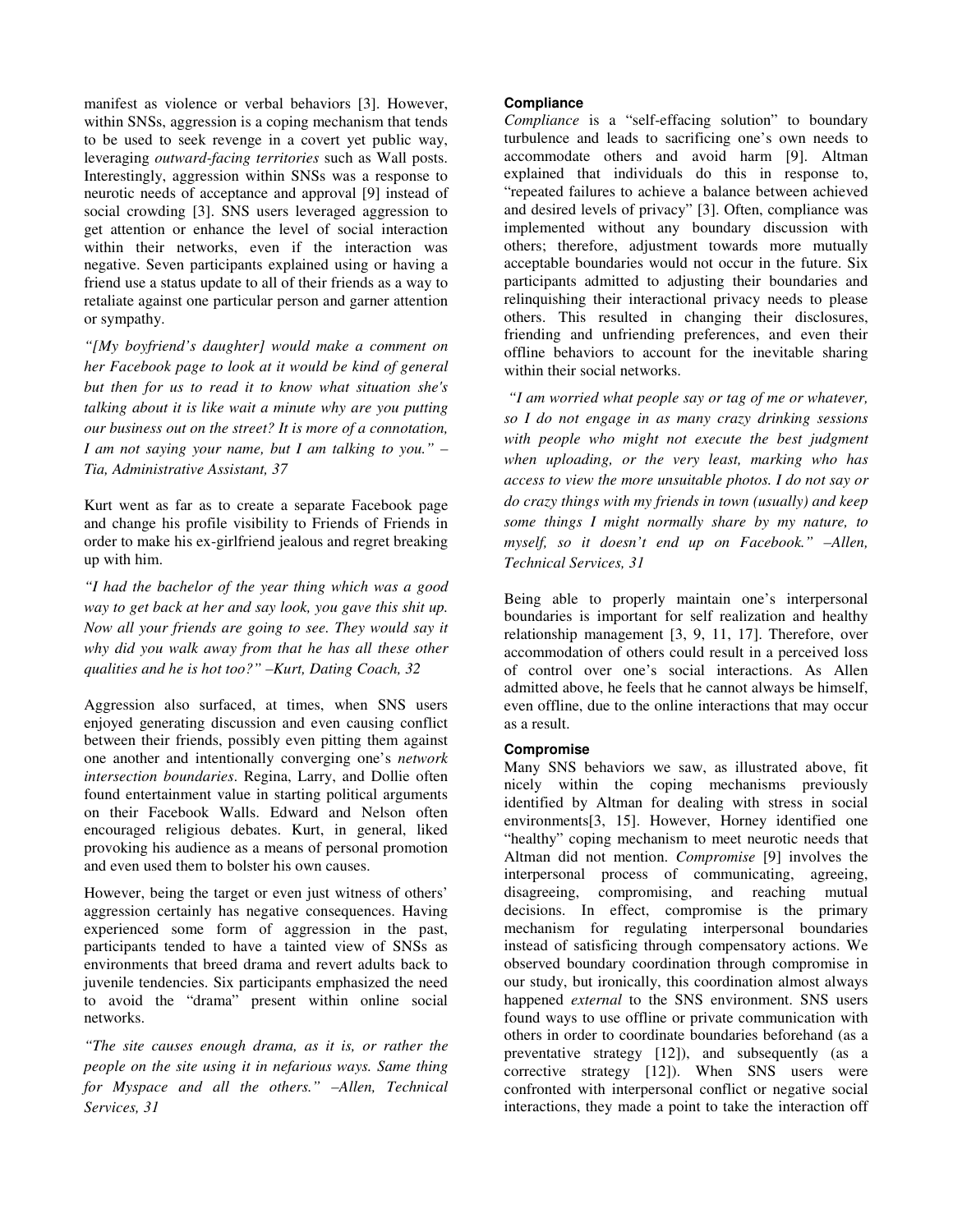of *outward-facing territories* to other more private mediums. It was important to our participants to not allow interpersonal conflict to be visible to everyone within their networks. Communication was initiated either through the SNS's private email messaging capabilities or by more direct communication such as calling or face-toface conversations.

Compromise through boundary coordination was most frequently observed for photo posting or tagging, which were part of *confidant disclosures* in our boundary mechanism taxonomy. Besmer and Lipford examined photo tagging and untagging behaviors in detail on Facebook [5]. In most cases, coordination happened before the photo was posted. Generally, people were very accommodating when it came to posting and tagging photos of others. However, photo tagging was also a point of contention where most SNS users said they had untagged a picture of themselves in the past. (Note: Our interviews were conducted prior to Facebook's recent changes that allow tag review.)

 *"I texted her and asked her if she wanted me to email her the pictures or did she want me to tag it? I wanted to tag it because I thought it was a hot picture. She said no no no you can't tag it, I am about to graduate . . . The shoot didn't show any nudity or anything. I think it was just really tight clothing, and it was really sexy but she did not want that to get out. She said that no do not ever tag me and that image." –Tyrone, Photographer, 31* 

We also observed this process when setting *relationship connection boundaries*. Becky and Dollie told co-workers in person that they did not accept friend requests from coworkers so as to manage their expectations.

*"I don't want to have coworkers on my page … I would say it at work, 'oh no, don't send me a friend request because I don't allow coworkers on my page.'" –Dollie, Mother, 34* 

While the primary response to conflict was to withdraw, an alternative strategy 13 SNS users employed was private confrontation for reconciliation. However, the effort to reach a compromise or truce was reserved for close friends as opposed to acquaintances. A benefit of this approach, however, was that SNS users were often able to resolve misunderstandings instead of ending the relationship or propagating drama within their SNSs.

*"If it [conflict occurring] was just in my news feed, I would filter them out, if it was on my wall, I would probably just unfriend them unless they were a close friend, then I would ask them to stop." –Fred, Sales Manager, 33* 

## **DISCUSSION**

We have created a framework of SNS coping strategies by identifying analogous online behaviors to theoretically based, offline coping mechanisms. Filtering, ignoring, blocking, withdrawal, aggression, compliance, and compromise are all strategies SNS users have developed in an attempt to achieve their desired level of privacy and social interaction outside of the use of traditional SNS privacy controls. Table 2 summarizes the types of coping mechanisms described in this paper, gives a specific example, and relates the example to types of interpersonal boundary management.

|  |  | <b>Table 2: Coping Mechanisms with Examples</b> |  |  |
|--|--|-------------------------------------------------|--|--|
|--|--|-------------------------------------------------|--|--|

| <b>Coping Mechanism</b> | <b>Example (Boundary Type)</b>                                                                                    |  |  |
|-------------------------|-------------------------------------------------------------------------------------------------------------------|--|--|
| <b>Filtering</b>        | Creating two separate SNS<br>profiles to segregate different<br>circles of friends (Relationship<br>Context)      |  |  |
| <b>Ignoring</b>         | Skimming or ignoring one's News<br>Feed (Inward-Facing Territorial)                                               |  |  |
| <b>Blocking</b>         | Using a pseudonym so that others<br>cannot find oneself<br>(Interactional/Relationship<br>Connection)             |  |  |
| Withdrawal              | Censoring oneself (Self-<br>Disclosure)                                                                           |  |  |
| <b>Aggression</b>       | Intentionally starting arguments<br>between one's friends (Network<br>Intersection/Outward-Facing<br>Territorial) |  |  |
| Compliance              | Accepting almost all friend<br>requests and rarely unfriending<br>(Relationship Connection)                       |  |  |
| Compromise              | Confirming that it is okay to tag<br>someone in a picture ( <i>Confidant</i> -<br>Disclosure)                     |  |  |

Such adaptations suggest, first, that social interactions through SNSs frequently cause emotional distress that users feel the need to mitigate. Second, it suggests that SNS environments are not optimally designed to be responsive and flexible to SNS user privacy needs. Third, such coping mechanisms tend to produce sub-optimal social outcomes such as neurotic tendencies [9] and additional stress. With the exception of compromise, these coping strategies tend to be maladaptive, where short term stress may be decreased but potentially at the cost of increasing long term stress [9]. For instance, feeling like you constantly have to monitor your SNS, participate using a pseudonym, or even change your offline behavior due to potential SNS interactions are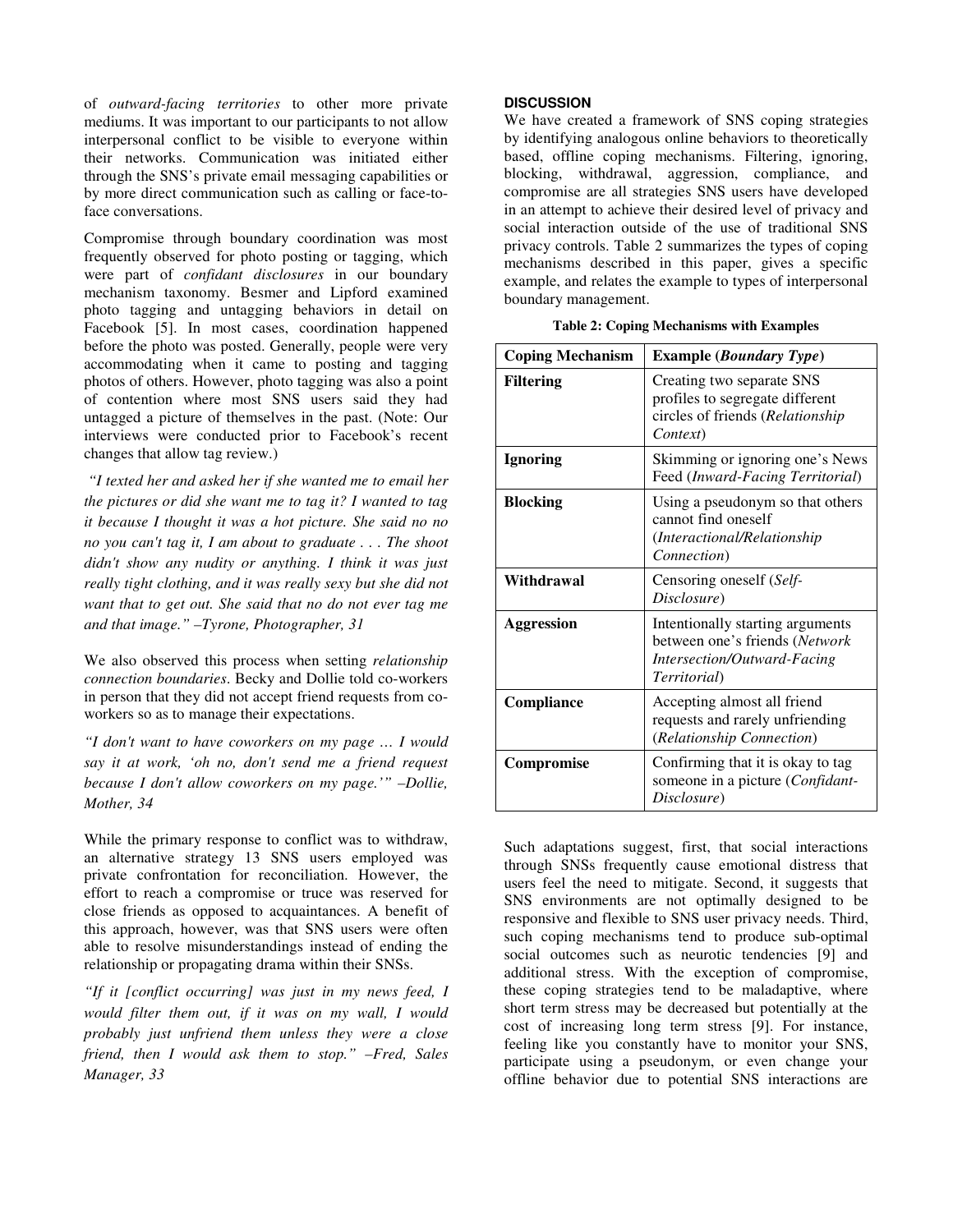generally not beneficial coping behaviors and can be stressful in and of themselves.

As an example, Dollie, who is an extreme filterer when it comes to *relationship connection boundaries* (not allowing family or coworkers into her network) does so because she has been hurt in the past. She only has 62 Facebook friends and unfriends often in order to avoid conflict or compromise. However, this coping behavior reduces her opportunity to forge deeper relationships with these individuals through her SNS at any point in the future. Individuals like Kurt and Tyrone, who use their SNSs for professional marketing, often ignore their News Feed, or *inward-facing territories*, due to the sheer volume of status updates from their extremely large networks, and miss important updates from true friends. Therefore, while they welcome others to interact with them, they rarely engage others in the same level of interaction in return, possibly making others feel ignored or unimportant. Individuals who withdraw emotionally through self-censorship tend to express a dissatisfaction of not being able to present an authentic self to others and feel a reduced sense of intimacy within their SNSs.

In addition to these coping behaviors, all of our participants exhibited the use of *incongruent boundary mechanisms* given a boundary goal. For instance, if someone is not one's friend, a congruent boundary mechanism would be to unfriend them. Thus, an appropriate relationship connection boundary would be established. However, the most common incongruency we observed was when SNS users crossed *relationship connection boundaries* with *inward-facing territorial boundaries*. For example, quite a few participants hid someone from their News Feed who was no longer a friend, while others unfriended a real friend due to an annoyance such as over-posting. In most cases, when a boundary mechanism was incongruent with the boundary goal, it also created potential for negative consequences. For instance, hiding someone still allows that person access to one's network, personal disclosures, and future interactions. Inversely, unfriending someone who is truly a friend removes the possibility of future interactions that could strengthen the relationship, and could even harm the relationship by emotionally hurting the other person.

Understanding SNS coping mechanisms can help pinpoint areas where improved interface design can potentially enhance online social interactions. Our findings can inform design guidelines that can improve SNS interface support for interpersonal boundary regulation. For instance, SNSs could support one's relationship connection filtering process by requiring more information as to the motivation one wants to connect with another. This would have saved Gordon from significant emotional torment when a high school bully friend-requested him on Facebook.

*"He used to bully the shit out of me in high school. I am looking at him, and I am thinking, why in the world would he send a friend request to me when he tortured me in high school? I really struggled over it, and I was about to decline him actually. I decided to say yes, to see what's going on ...the next day he sends an email in which he apologizes for the grief that he gave me through high school." –Gordon* 

SNS interfaces would also benefit from better *inwardfacing territorial boundary* support to reduce cognitive overload from updates streaming in from one's friends. For instance, many Facebook users reported frustration that Facebook controls who they see in their News Feed instead of allowing them to do so themselves. Because SNSs often take control of boundary regulation for end users, they have to find ways to regain control. For instance, when Edward wants to see a particular friend show up in his Facebook News Feed, he makes sure to post a comment on their Wall so that the recent interaction bumps them into his Top News. To address this problem, in September 2011, Facebook just rolled out a change to filter one's News Feed by different friend lists.

Overall, the biggest gap our study highlights in SNS interface design for boundary regulation support is a lack of built-in capabilities to compromise by actively negotiating one's boundaries with others. SNS users are forced to use communication mediums outside of the SNS interface to coordinate interpersonal boundaries with others. Therefore, the SNS environment is not responsive to these needs. SNS interfaces, such as Facebook, are designed to encourage sharing and being open, and deemphasize boundary coordination. For instance, many of our participants expressed anguish over having no closure from being unfriended. SNSs do not notify and certainly do not facilitate communication to explain why the relationship was severed or attempt to reconcile conflict. There also are no tools for explicitly signaling or collaboratively negotiating disclosure for co-owned information such as pictures and tags. SNS users have to resort to external coordination though such means as private messaging or face-to-face conversations. By integrating this negotiation process into SNS interfaces in positive ways, it could facilitate and make online boundary regulation a more socially acceptable process.

## **CONCLUSION**

Now that individuals are interacting online instead of merely sharing information asynchronously, it is important to reapply existing psychology of social interaction and behavior to virtual, social environments. This research applied social theories of interpersonal boundary regulation through boundary and coping mechanisms to the unique social environments of SNSs. We found that filtering, ignoring, blocking, withdrawal,